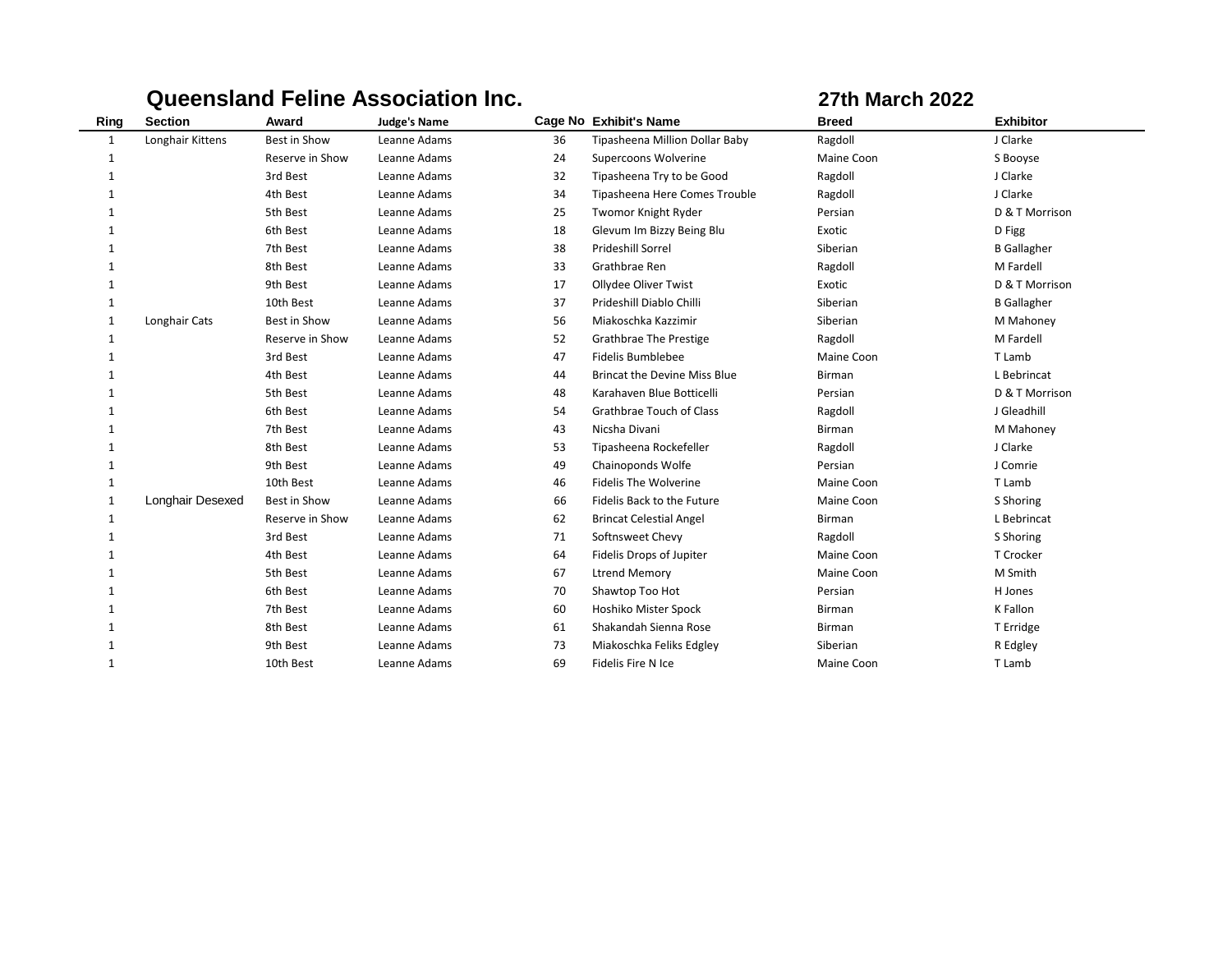|                |                  |                 | <b>Queensland Feline Association Inc.</b> |    |                                   | <b>27th March 2022</b> |                    |  |
|----------------|------------------|-----------------|-------------------------------------------|----|-----------------------------------|------------------------|--------------------|--|
| Ring           | <b>Section</b>   | Award           | <b>Judge's Name</b>                       |    | <b>Exhibit's Name</b>             | <b>Breed</b>           | <b>Exhibitor</b>   |  |
| $\overline{2}$ | Longhair Kittens | Best in Show    | Margaret Sim                              | 36 | Tipasheena Million Dollar Baby    | Ragdoll                | J Clarke           |  |
| $\overline{2}$ |                  | Reserve in Show | Margaret Sim                              | 24 | Supercoons Wolverine              | Maine Coon             | S Booyse           |  |
| $\overline{2}$ |                  | 3rd Best        | Margaret Sim                              | 32 | Tipasheena Try to be Good         | Ragdoll                | J Clarke           |  |
| 2              |                  | 4th Best        | <b>Margaret Sim</b>                       | 38 | Prideshill Sorrel                 | Siberian               | <b>B</b> Gallagher |  |
| $\overline{2}$ |                  | 5th Best        | Margaret Sim                              | 13 | Jodalyn Little Boy Baloo          | Birman                 | K Macartney        |  |
| $\overline{2}$ |                  | 6th Best        | Margaret Sim                              | 34 | Tipasheena Here Comes Trouble     | Ragdoll                | J Clarke           |  |
| $\overline{2}$ |                  | 7th Best        | Margaret Sim                              | 17 | Ollydee Oliver Twist              | Exotic                 | D & T Morrison     |  |
| $\overline{2}$ |                  | 8th Best        | Margaret Sim                              | 33 | Grathbrae Ren                     | Ragdoll                | M Fardell          |  |
| 2              |                  | 9th Best        | <b>Margaret Sim</b>                       | 25 | Twomor Knight Ryder               | Persian                | D & T Morrison     |  |
| 2              |                  | 10th Best       | Margaret Sim                              | 16 | Kenloch Back in Thyme             | Exotic                 | L Ulrick           |  |
| 2              | Longhair Cats    | Best in Show    | Margaret Sim                              | 56 | Miakoschka Kazzimir               | Siberian               | M Mahoney          |  |
| $\overline{2}$ |                  | Reserve in Show | Margaret Sim                              | 48 | Karahaven Blue Botticelli         | Persian                | D & T Morrison     |  |
| $\overline{2}$ |                  | 3rd Best        | Margaret Sim                              | 53 | Tipasheena Rockefeller            | Ragdoll                | J Clarke           |  |
| 2              |                  | 4th Best        | Margaret Sim                              | 57 | Prideshill Pepper                 | Siberian               | <b>B</b> Gallagher |  |
| $\overline{2}$ |                  | 5th Best        | Margaret Sim                              | 47 | Fidelis Bumblebee                 | Maine Coon             | T Lamb             |  |
| $\overline{2}$ |                  | 6th Best        | Margaret Sim                              | 51 | Tipasheena Chiaki Nanami          | Ragdoll                | J Clarke           |  |
| $\overline{2}$ |                  | 7th Best        | Margaret Sim                              | 43 | Nicsha Divani                     | Birman                 | M Mahoney          |  |
| $\overline{2}$ |                  | 8th Best        | Margaret Sim                              | 54 | Grathbrae Touch of Class          | Ragdoll                | J Gleadhill        |  |
| 2              |                  | 9th Best        | Margaret Sim                              | 46 | <b>Fidelis The Wolverine</b>      | Maine Coon             | T Lamb             |  |
| $\overline{2}$ |                  | 10th Best       | Margaret Sim                              | 50 | <b>Crossfire Gracious Glamour</b> | Ragdoll                | J Hayton           |  |
| $\overline{2}$ | Longhair Desexed | Best in Show    | Margaret Sim                              | 60 | Hoshiko Mister Spock              | <b>Birman</b>          | K Fallon           |  |
| 2              |                  | Reserve in Show | Margaret Sim                              | 62 | <b>Brincat Celestial Angel</b>    | <b>Birman</b>          | L Bebrincat        |  |
| $\overline{2}$ |                  | 3rd Best        | Margaret Sim                              | 69 | Fidelis Fire N Ice                | Maine Coon             | T Lamb             |  |
| $\overline{2}$ |                  | 4th Best        | Margaret Sim                              | 70 | Shawtop Too Hot                   | Persian                | H Jones            |  |
| $\overline{2}$ |                  | 5th Best        | Margaret Sim                              | 71 | Softnsweet Chevy                  | Ragdoll                | S Shoring          |  |
| $\overline{2}$ |                  | 6th Best        | Margaret Sim                              | 61 | Shakandah Sienna Rose             | Birman                 | T Erridge          |  |
| $\overline{2}$ |                  | 7th Best        | Margaret Sim                              | 66 | Fidelis Back to the Future        | Maine Coon             | S Shoring          |  |
| $\overline{2}$ |                  | 8th Best        | Margaret Sim                              | 65 | <b>Fidelis Agent Gibbs</b>        | Maine Coon             | C Smith            |  |
| $\overline{2}$ |                  | 9th Best        | Margaret Sim                              | 73 | Miakoschka Feliks Edgley          | Siberian               | R Edgley           |  |
| 2              |                  | 10th Best       | <b>Margaret Sim</b>                       | 64 | Fidelis Drops of Jupiter          | Maine Coon             | T Crocker          |  |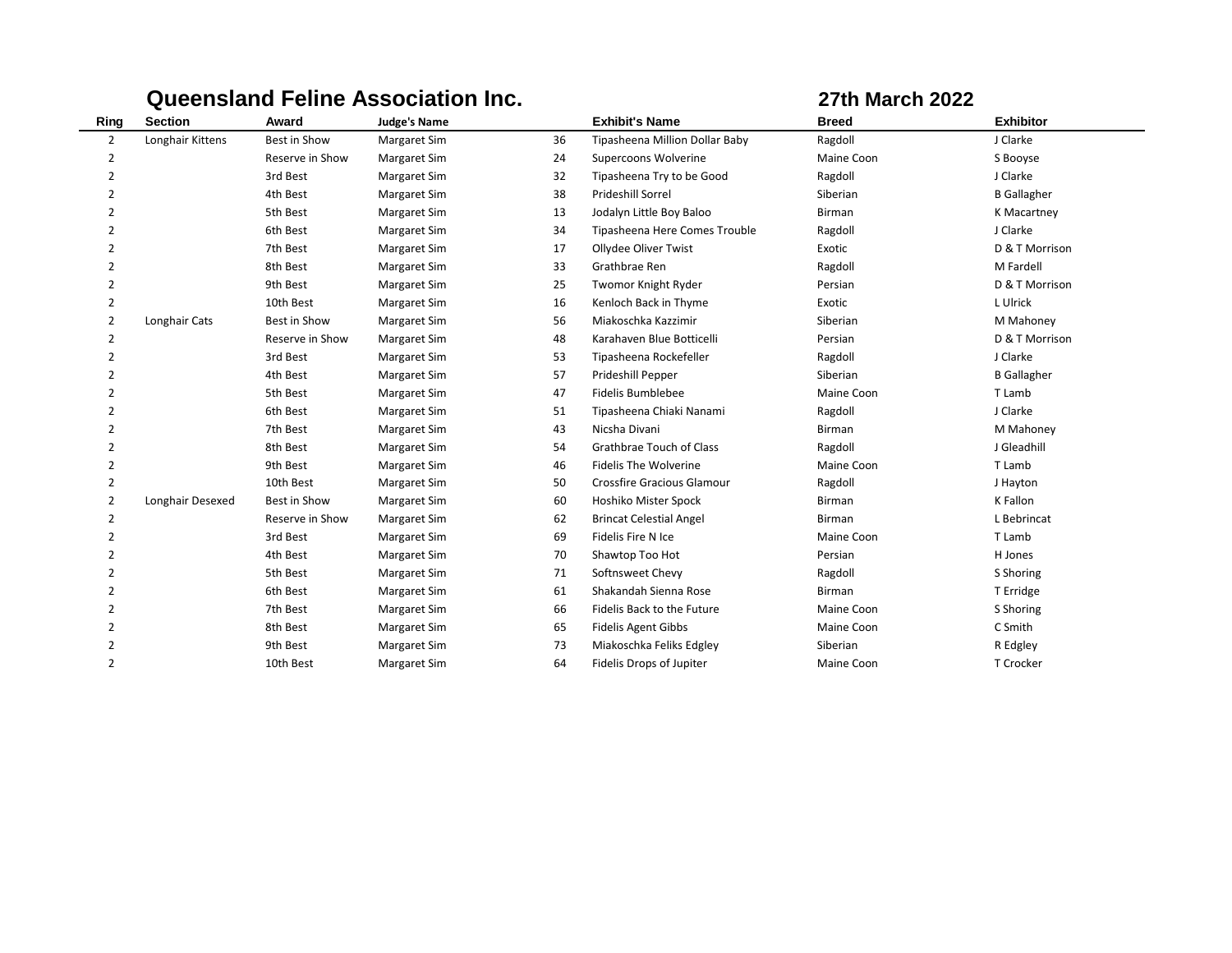|      |                  |                 | <b>Queensland Feline Association Inc.</b> |    |                                       | <b>27th March 2022</b> |                    |  |
|------|------------------|-----------------|-------------------------------------------|----|---------------------------------------|------------------------|--------------------|--|
| Ring | <b>Section</b>   | Award           | <b>Judge's Name</b>                       |    | <b>Exhibit's Name</b>                 | <b>Breed</b>           | <b>Exhibitor</b>   |  |
| 3    | Longhair Kittens | Best in Show    | Theresa Imboden-Johnson                   | 38 | <b>Prideshill Sorrel</b>              | Siberian               | <b>B</b> Gallagher |  |
| 3    |                  | Reserve in Show | Theresa Imboden-Johnson                   | 18 | Glevum Im Bizzy Being Blu             | Exotic                 | D Figg             |  |
| 3    |                  | 3rd Best        | Theresa Imboden-Johnson                   | 36 | Tipasheena Million Dollar Baby        | Ragdoll                | J Clarke           |  |
| 3    |                  | 4th Best        | Theresa Imboden-Johnson                   | 20 | <b>TNT Ella Enchanted</b>             | Exotic                 | T Simpson          |  |
| 3    |                  | 5th Best        | Theresa Imboden-Johnson                   | 13 | Jodalyn Little Boy Baloo              | Birman                 | K Macartney        |  |
| 3    |                  | 6th Best        | Theresa Imboden-Johnson                   | 28 | Tipasheena Shakira                    | Ragdoll                | J Clarke           |  |
| 3    |                  | 7th Best        | Theresa Imboden-Johnson                   | 25 | Twomor Knight Ryder                   | Persian                | D & T Morrison     |  |
| 3    |                  | 8th Best        | Theresa Imboden-Johnson                   | 24 | Supercoons Wolverine                  | Maine Coon             | S Booyse           |  |
| 3    |                  | 9th Best        | Theresa Imboden-Johnson                   | 32 | Tipasheena Try to be Good             | Ragdoll                | J Clarke           |  |
| 3    |                  | 10th Best       | Theresa Imboden-Johnson                   | 16 | Kenloch Back in Thyme                 | Exotic                 | L Ulrick           |  |
| 3    |                  | 11th Best       | Theresa Imboden-Johnson                   | 33 | Grathbrae Ren                         | Ragdoll                | M Fardell          |  |
| 3    |                  | 12th Best       | Theresa Imboden-Johnson                   | 17 | Ollydee Oliver Twist                  | Exotic                 | D & T Morrison     |  |
| 3    |                  | 13th Best       | Theresa Imboden-Johnson                   | 37 | Prideshill Diablo Chilli              | Siberian               | <b>B</b> Gallagher |  |
| 3    | Longhair Cats    | Best in Show    | Theresa Imboden-Johnson                   | 54 | Grathbrae Touch of Class              | Ragdoll                | J Gleadhill        |  |
| 3    |                  | Reserve in Show | Theresa Imboden-Johnson                   | 48 | Karahaven Blue Botticelli             | Persian                | D & T Morrison     |  |
| 3    |                  | 3rd Best        | Theresa Imboden-Johnson                   | 43 | Nicsha Divani                         | <b>Birman</b>          | M Mahoney          |  |
| 3    |                  | 4th Best        | Theresa Imboden-Johnson                   | 46 | <b>Fidelis The Wolverine</b>          | Maine Coon             | T Lamb             |  |
| 3    |                  | 5th Best        | Theresa Imboden-Johnson                   | 55 | <b>Tipasheena Dressed for Success</b> | Ragdoll                | J Clarke           |  |
| 3    |                  | 6th Best        | Theresa Imboden-Johnson                   | 57 | Prideshill Pepper                     | Siberian               | <b>B</b> Gallagher |  |
| 3    |                  | 7th Best        | Theresa Imboden-Johnson                   | 49 | Chainoponds Wolfe                     | Persian                | J Comrie           |  |
| 3    |                  | 8th Best        | Theresa Imboden-Johnson                   | 51 | Tipasheena Chiaki Nanami              | Ragdoll                | J Clarke           |  |
| 3    |                  | 9th Best        | Theresa Imboden-Johnson                   | 47 | <b>Fidelis Bumblebee</b>              | Maine Coon             | T Lamb             |  |
| 3    |                  | 10th Best       | Theresa Imboden-Johnson                   | 44 | <b>Brincat the Devine Miss Blue</b>   | Birman                 | L Bebrincat        |  |
| 3    | Longhair Desexed | Best in Show    | Theresa Imboden-Johnson                   | 65 | <b>Fidelis Agent Gibbs</b>            | Maine Coon             | C Smith            |  |
| 3    |                  | Reserve in Show | Theresa Imboden-Johnson                   | 60 | Hoshiko Mister Spock                  | Birman                 | K Fallon           |  |
| 3    |                  | 3rd Best        | Theresa Imboden-Johnson                   | 71 | Softnsweet Chevy                      | Ragdoll                | S Shoring          |  |
| 3    |                  | 4th Best        | Theresa Imboden-Johnson                   | 73 | Miakoschka Feliks Edgley              | Siberian               | R Edgley           |  |
| 3    |                  | 5th Best        | Theresa Imboden-Johnson                   | 67 | <b>Ltrend Memory</b>                  | Maine Coon             | M Smith            |  |
| 3    |                  | 6th Best        | Theresa Imboden-Johnson                   | 69 | Fidelis Fire N Ice                    | Maine Coon             | T Lamb             |  |
| 3    |                  | 7th Best        | Theresa Imboden-Johnson                   | 61 | Shakandah Sienna Rose                 | Birman                 | T Erridge          |  |
| 3    |                  | 8th Best        | Theresa Imboden-Johnson                   | 70 | Shawtop Too Hot                       | Persian                | H Jones            |  |
| 3    |                  | 9th Best        | Theresa Imboden-Johnson                   | 64 | Fidelis Drops of Jupiter              | Maine Coon             | T Crocker          |  |
| 3    |                  | 10th Best       | Theresa Imboden-Johnson                   | 62 | <b>Brincat Celestial Angel</b>        | <b>Birman</b>          | L Bebrincat        |  |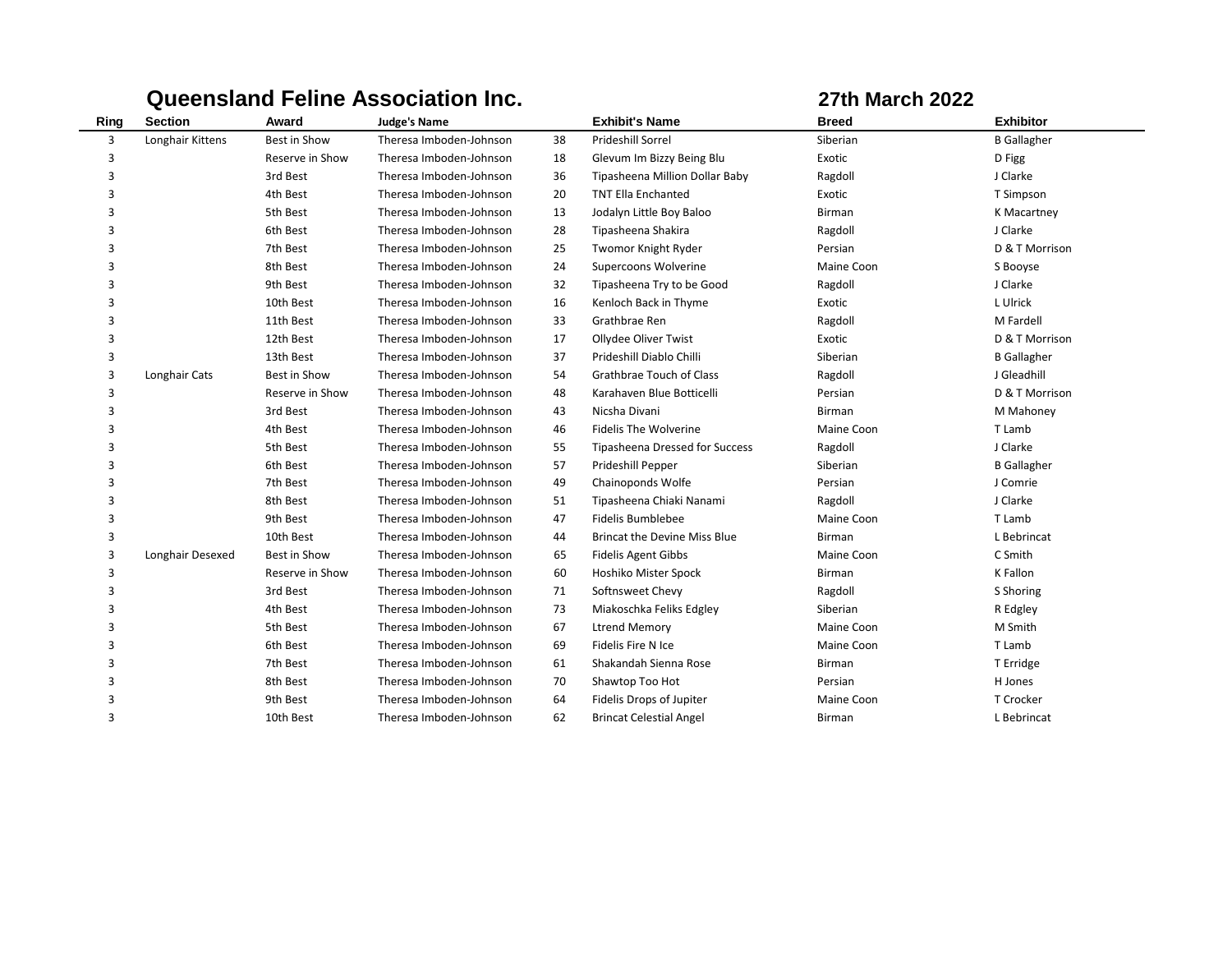|      |                  |                 | <b>Queensland Feline Association Inc.</b> |    |                                     |               | <b>27th March 2022</b> |  |  |
|------|------------------|-----------------|-------------------------------------------|----|-------------------------------------|---------------|------------------------|--|--|
| Ring | <b>Section</b>   | Award           | <b>Judge's Name</b>                       |    | <b>Exhibit's Name</b>               | <b>Breed</b>  | <b>Exhibitor</b>       |  |  |
| 4    | Longhair Kittens | Best in Show    | Marisa Thistlewaite                       | 34 | Tipasheena Here Comes Trouble       | Ragdoll       | J Clarke               |  |  |
| Δ    |                  | Reserve in Show | Marisa Thistlewaite                       | 36 | Tipasheena Million Dollar Baby      | Ragdoll       | J Clarke               |  |  |
| Δ    |                  | 3rd Best        | Marisa Thistlewaite                       | 24 | Supercoons Wolverine                | Maine Coon    | S Booyse               |  |  |
|      |                  | 4th Best        | Marisa Thistlewaite                       | 38 | <b>Prideshill Sorrel</b>            | Siberian      | <b>B</b> Gallagher     |  |  |
|      |                  | 5th Best        | Marisa Thistlewaite                       | 32 | Tipasheena Try to be Good           | Ragdoll       | J Clarke               |  |  |
|      |                  | 6th Best        | Marisa Thistlewaite                       | 29 | <b>Crossfire Oliver Twist</b>       | Ragdoll       | J Hayton               |  |  |
|      |                  | 7th Best        | Marisa Thistlewaite                       | 35 | Tipasheena My B G                   | Ragdoll       | J Clarke               |  |  |
|      |                  | 8th Best        | Marisa Thistlewaite                       | 39 | Prideshill Astrid                   | Siberian      | <b>B</b> Gallagher     |  |  |
| Δ    |                  | 9th Best        | Marisa Thistlewaite                       | 17 | Ollydee Oliver Twist                | Exotic        | D & T Morrison         |  |  |
| Δ    |                  | 10th Best       | Marisa Thistlewaite                       | 28 | Tipasheena Shakira                  | Ragdoll       | J Clarke               |  |  |
|      |                  | 11th Best       | Marisa Thistlewaite                       | 18 | Glevum Im Bizzy Being Blu           | Exotic        | D Figg                 |  |  |
| 4    |                  | 12th Best       | Marisa Thistlewaite                       | 37 | Prideshill Diablo Chilli            | Siberian      | <b>B</b> Gallagher     |  |  |
| 4    |                  | 13th Best       | Marisa Thistlewaite                       | 33 | Grathbrae Ren                       | Ragdoll       | M Fardell              |  |  |
| 4    | Longhair Cats    | Best in Show    | Marisa Thistlewaite                       | 48 | Karahaven Blue Botticelli           | Persian       | D & T Morrison         |  |  |
|      |                  | Reserve in Show | Marisa Thistlewaite                       | 54 | Grathbrae Touch of Class            | Ragdoll       | J Gleadhill            |  |  |
|      |                  | 3rd Best        | Marisa Thistlewaite                       | 51 | Tipasheena Chiaki Nanami            | Ragdoll       | J Clarke               |  |  |
|      |                  | 4th Best        | Marisa Thistlewaite                       | 43 | Nicsha Divani                       | Birman        | M Mahoney              |  |  |
| Δ    |                  | 5th Best        | Marisa Thistlewaite                       | 57 | Prideshill Pepper                   | Siberian      | <b>B</b> Gallagher     |  |  |
| Δ    |                  | 6th Best        | Marisa Thistlewaite                       | 56 | Miakoschka Kazzimir                 | Siberian      | M Mahoney              |  |  |
|      |                  | 7th Best        | Marisa Thistlewaite                       | 53 | Tipasheena Rockefeller              | Ragdoll       | J Clarke               |  |  |
| Δ    |                  | 8th Best        | Marisa Thistlewaite                       | 42 | <b>Bobbysocks Beatrix</b>           | <b>Birman</b> | D Figg                 |  |  |
| 4    |                  | 9th Best        | Marisa Thistlewaite                       | 49 | Chainoponds Wolfe                   | Persian       | J Comrie               |  |  |
| Δ    |                  | 10th Best       | Marisa Thistlewaite                       | 44 | <b>Brincat the Devine Miss Blue</b> | <b>Birman</b> | L Bebrincat            |  |  |
| 4    | Longhair Desexed | Best in Show    | Marisa Thistlewaite                       | 66 | Fidelis Back to the Future          | Maine Coon    | S Shoring              |  |  |
| 4    |                  | Reserve in Show | Marisa Thistlewaite                       | 70 | Shawtop Too Hot                     | Persian       | H Jones                |  |  |
| Δ    |                  | 3rd Best        | Marisa Thistlewaite                       | 65 | <b>Fidelis Agent Gibbs</b>          | Maine Coon    | C Smith                |  |  |
| Δ    |                  | 4th Best        | Marisa Thistlewaite                       | 61 | Shakandah Sienna Rose               | <b>Birman</b> | T Erridge              |  |  |
| Δ    |                  | 5th Best        | Marisa Thistlewaite                       | 69 | <b>Fidelis Fire N Ice</b>           | Maine Coon    | T Lamb                 |  |  |
|      |                  | 6th Best        | Marisa Thistlewaite                       | 71 | Softnsweet Chevy                    | Ragdoll       | S Shoring              |  |  |
| Δ    |                  | 7th Best        | Marisa Thistlewaite                       | 60 | Hoshiko Mister Spock                | Birman        | K Fallon               |  |  |
|      |                  | 8th Best        | Marisa Thistlewaite                       | 67 | <b>Ltrend Memory</b>                | Maine Coon    | M Smith                |  |  |
|      |                  | 9th Best        | Marisa Thistlewaite                       | 62 | <b>Brincat Celestial Angel</b>      | <b>Birman</b> | L Bebrincat            |  |  |
| Δ    |                  | 10th Best       | Marisa Thistlewaite                       | 73 | Miakoschka Feliks Edgley            | Siberian      | R Edgley               |  |  |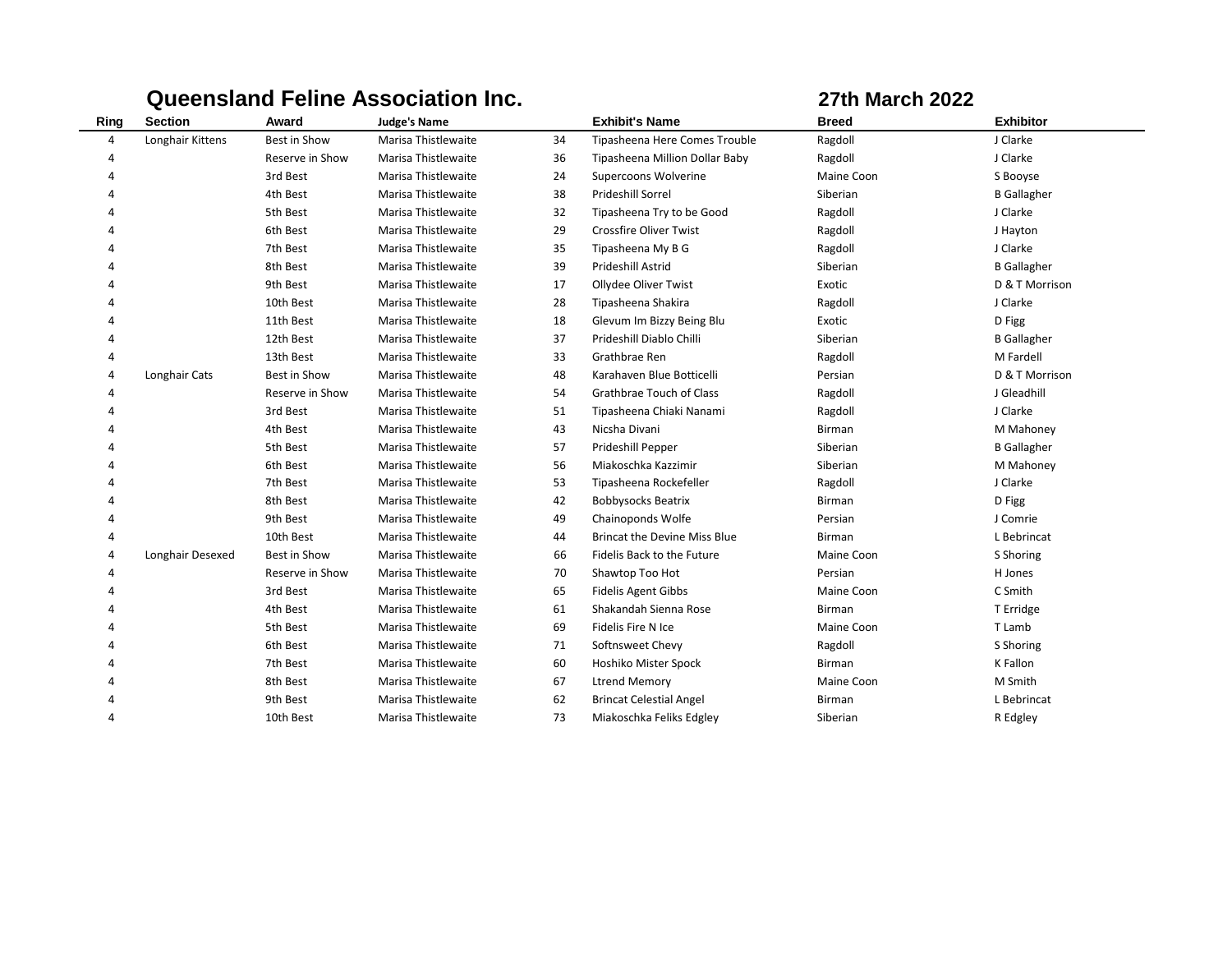|              |                          |                 | Queensiand Feime Association Inc. |     | 27th March 2022                  |                           |                          |
|--------------|--------------------------|-----------------|-----------------------------------|-----|----------------------------------|---------------------------|--------------------------|
| Ring         | <b>Section</b>           | Award           | <b>Judge's Name</b>               |     | Cage No Exhibit's Name           | <b>Breed</b>              | <b>Exhibitor</b>         |
| $\mathbf{1}$ | <b>Shorthair Kittens</b> | Best in Show    | <b>Troy Willems</b>               | 79  | <b>Adelhills Danerys Passion</b> | Bengal                    | C Pruss                  |
| 1            |                          | Reserve in Show | <b>Troy Willems</b>               | 85  | Bahati Maison De Noir            | Mandalay                  | C Dyett                  |
|              |                          | 3rd Best        | <b>Troy Willems</b>               | 94  | Manis Just Pure Miracle          | Sphynx                    | S Henriksen & R McGregor |
|              |                          | 4th Best        | <b>Troy Willems</b>               | 75  | Swift Flashdance                 | Abyssinian                | M & G Clignett           |
|              |                          | 5th Best        | <b>Troy Willems</b>               | 89  | Babushkablue Joe Exotic          | Russian                   | L Du Vallier             |
|              |                          | 6th Best        | <b>Troy Willems</b>               | 84  | <b>Starseed Cosmic Amor</b>      | Devon Rex                 | L Stewart                |
| 1            |                          | 7th Best        | <b>Troy Willems</b>               | 95  | Aztec Lady Dianna                | Tonkinese                 | S Wise                   |
|              |                          | 8th Best        | <b>Troy Willems</b>               | 74  | Osiris(V) The Candy Man Can      | Abyssinian                | L Field                  |
| 1            |                          | 9th Best        | <b>Troy Willems</b>               | 83  | <b>Aztec Mini Meesi</b>          | <b>Burmese</b>            | S Wise                   |
|              |                          | 10th Best       | <b>Troy Willems</b>               | 91  | Jesseniah Oscarh Valorentti      | Siamese                   | L McInnes                |
| 1            |                          | 11th Best       | <b>Troy Willems</b>               | 86  | Minimartini Braveheart           | Munchkin Shorthair        | S Martini                |
| 1            |                          | 12th Best       | <b>Troy Willems</b>               | 96  | Aztec Dixie May                  | Tonkinese                 | S Wise                   |
| 1            | Shorthair Cats           | Best in Show    | <b>Troy Willems</b>               | 104 | <b>Bahati Chamber of Secrets</b> | Mandalay                  | C Dyett                  |
| 1            |                          | Reserve in Show | <b>Troy Willems</b>               | 102 | Belshogar Argyle Diamond         | <b>Burmese</b>            | M Thistlewaite           |
| 1            |                          | 3rd Best        | <b>Troy Willems</b>               | 103 | Bahati Cosmic Girl               | Mandalay                  | C Dyett                  |
| 1            |                          | 4th Best        | <b>Troy Willems</b>               | 99  | Bevington Windsor Blue           | <b>British Shorthair</b>  | C & N Tricarico          |
| 1            |                          | 5th Best        | <b>Troy Willems</b>               | 98  | Catempire Lady Sybella           | Bengal                    | C Pruss                  |
| 1            |                          | 6th Best        | <b>Troy Willems</b>               | 101 | Belshogar Sgt Pepper's Heart     | <b>Burmese</b>            | M Thistlewaite           |
| 1            |                          | 7th Best        | <b>Troy Willems</b>               | 97  | Catempire Lord Marmaduke         | Bengal                    | C Pruss                  |
| 1            | <b>Shorthair Desexed</b> | Best in Show    | <b>Troy Willems</b>               | 112 | Belshogar Penny Lane             | <b>Burmese</b>            | M Thistlewaite           |
| 1            |                          | Reserve in Show | <b>Troy Willems</b>               | 107 | Cairocats Tango in the Dark      | Abyssinian                | G & M Clignett           |
| 1            |                          | 3rd Best        | <b>Troy Willems</b>               | 116 | Babushkablue Mr Paris            | Russian                   | L Du Vallier             |
|              |                          | 4th Best        | <b>Troy Willems</b>               | 114 | Elygrad Prince O Diamonds        | Foreign White             | C Pryke                  |
|              |                          | 5th Best        | <b>Troy Willems</b>               | 109 | Frascott Roll the Dice           | American Shorthair        | C Pryke                  |
| 1            |                          | 6th Best        | <b>Troy Willems</b>               | 115 | Hareem a Magical Gift            | Oriental                  | E Gilbert                |
| 1            |                          | 7th Best        | <b>Troy Willems</b>               | 108 | Osiris(V) Cali Fawnia Dreamin    | Abyssinian                | L Field                  |
|              |                          | 8th Best        | <b>Troy Willems</b>               | 111 | Deneden Heidi Rose               | <b>Burmese</b>            | D Gilbert                |
|              |                          | 9th Best        | <b>Troy Willems</b>               | 113 | Bahati Imperial Jade             | <b>Burmilla Shorthair</b> | D Marsh                  |
| 1            |                          | 10th Best       | <b>Troy Willems</b>               | 117 | Kimara Blu Kinda Special         | Russian                   | J & A Christison         |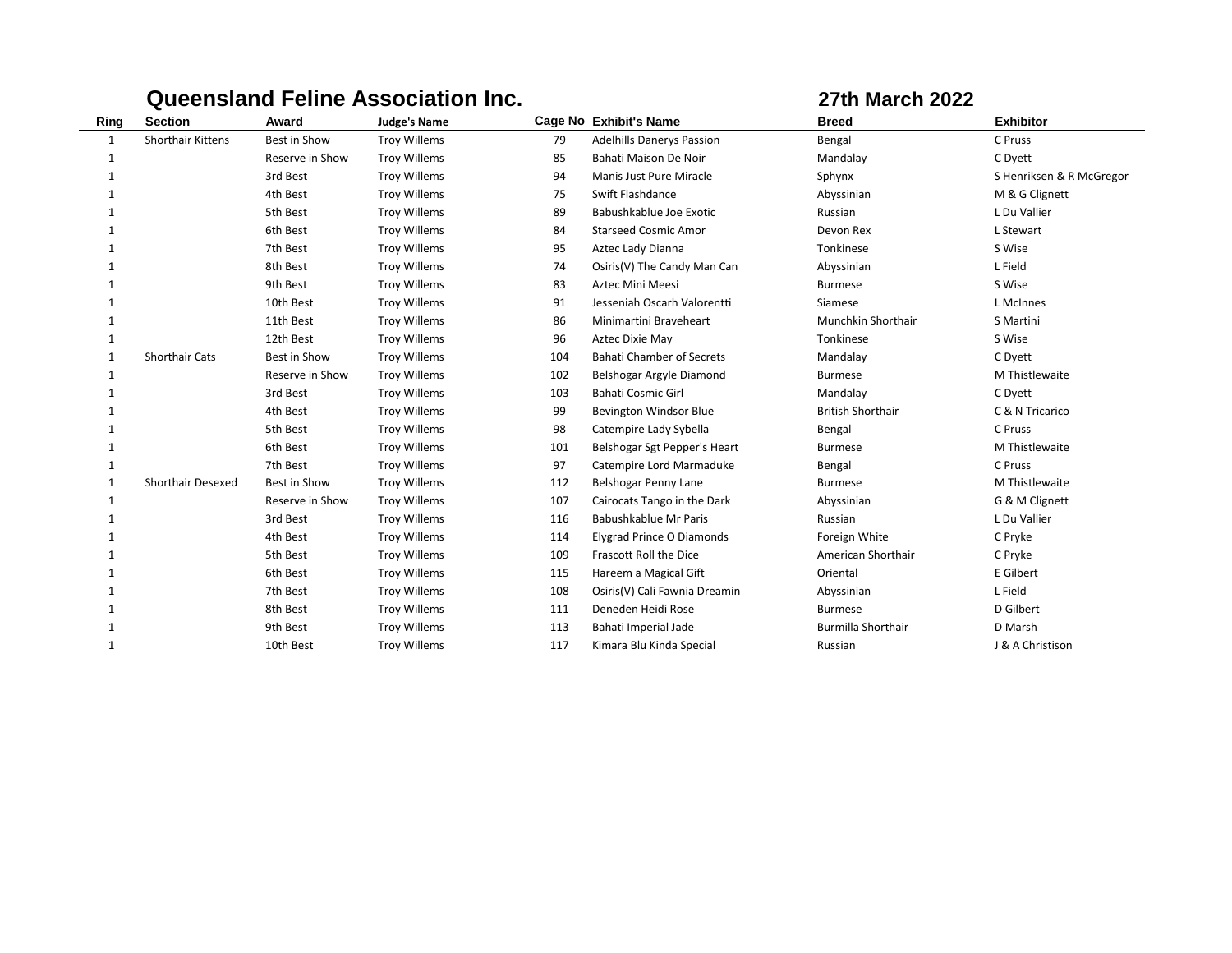|                |                          |                 | <b>Queensland Feline Association Inc.</b> |     |                                  | <b>27th March 2022</b>   |                          |
|----------------|--------------------------|-----------------|-------------------------------------------|-----|----------------------------------|--------------------------|--------------------------|
| Ring           | <b>Section</b>           | Award           | <b>Judge's Name</b>                       |     | <b>Cage No Exhibit's Name</b>    | <b>Breed</b>             | <b>Exhibitor</b>         |
| $\overline{2}$ | <b>Shorthair Kittens</b> | Best in Show    | Sue Thomas                                | 84  | <b>Starseed Cosmic Amor</b>      | Devon Rex                | L Stewart                |
| $\overline{2}$ |                          | Reserve in Show | Sue Thomas                                | 94  | Manis Just Pure Miracle          | Sphynx                   | S Henriksen & R McGregor |
| $\overline{2}$ |                          | 3rd Best        | Sue Thomas                                | 85  | Bahati Maison De Noir            | Mandalay                 | C Dyett                  |
| $\overline{2}$ |                          | 4th Best        | Sue Thomas                                | 82  | Kittykatz Legend of the Sword    | <b>Burmese</b>           | S Wise                   |
| $\overline{2}$ |                          | 5th Best        | Sue Thomas                                | 74  | Osiris(V) The Candy Man Can      | Abyssinian               | L Field                  |
| $\overline{2}$ |                          | 6th Best        | Sue Thomas                                | 92  | Jesseniah Joya Villanelle        | Siamese                  | L McInnes                |
| $\overline{2}$ |                          | 7th Best        | Sue Thomas                                | 96  | Aztec Dixie May                  | Tonkinese                | S Wise                   |
| $\overline{2}$ |                          | 8th Best        | Sue Thomas                                | 89  | Babushkablue Joe Exotic          | Russian                  | L Du Vallier             |
| $\overline{2}$ |                          | 9th Best        | Sue Thomas                                | 80  | Belshogar Hollywood Stars        | <b>Burmese</b>           | M Thistlewaite           |
| $\overline{2}$ |                          | 10th Best       | Sue Thomas                                | 75  | Swift Flashdance                 | Abyssinian               | M & G Clignett           |
| 2              |                          | 11th Best       | Sue Thomas                                | 95  | Aztec Lady Dianna                | Tonkinese                | S Wise                   |
| 2              |                          | 12th Best       | Sue Thomas                                | 79  | <b>Adelhills Danerys Passion</b> | Bengal                   | C Pruss                  |
| $\overline{2}$ | <b>Shorthair Cats</b>    | Best in Show    | Sue Thomas                                | 102 | Belshogar Argyle Diamond         | <b>Burmese</b>           | M Thistlewaite           |
| 2              |                          | Reserve in Show | Sue Thomas                                | 98  | Catempire Lady Sybella           | Bengal                   | C Pruss                  |
| $\overline{2}$ |                          | 3rd Best        | Sue Thomas                                | 99  | <b>Bevington Windsor Blue</b>    | <b>British Shorthair</b> | C & N Tricarico          |
| $\overline{2}$ |                          | 4th Best        | Sue Thomas                                | 103 | <b>Bahati Cosmic Girl</b>        | Mandalay                 | C Dyett                  |
| $\overline{2}$ |                          | 5th Best        | Sue Thomas                                | 104 | <b>Bahati Chamber of Secrets</b> | Mandalay                 | C Dyett                  |
| $\overline{2}$ |                          | 6th Best        | Sue Thomas                                | 101 | Belshogar Sgt Pepper's Heart     | <b>Burmese</b>           | M Thistlewaite           |
| $\overline{2}$ |                          | 7th Best        | Sue Thomas                                | 97  | Catempire Lord Marmaduke         | Bengal                   | C Pruss                  |
| $\overline{2}$ | <b>Shorthair Desexed</b> | Best in Show    | Sue Thomas                                | 107 | Cairocats Tango in the Dark      | Abyssinian               | G & M Clignett           |
| $\overline{2}$ |                          | Reserve in Show | Sue Thomas                                | 116 | Babushkablue Mr Paris            | Russian                  | L Du Vallier             |
| $\overline{2}$ |                          | 3rd Best        | Sue Thomas                                | 108 | Osiris(V) Cali Fawnia Dreamin    | Abyssinian               | L Field                  |
| $\mathcal{P}$  |                          | 4th Best        | Sue Thomas                                | 114 | <b>Elygrad Prince O Diamonds</b> | Foreign White            | C Pryke                  |
| $\overline{2}$ |                          | 5th Best        | Sue Thomas                                | 112 | Belshogar Penny Lane             | <b>Burmese</b>           | M Thistlewaite           |
| $\overline{2}$ |                          | 6th Best        | Sue Thomas                                | 111 | Deneden Heidi Rose               | <b>Burmese</b>           | D Gilbert                |
| $\overline{2}$ |                          | 7th Best        | Sue Thomas                                | 115 | Hareem a Magical Gift            | Oriental                 | E Gilbert                |
| $\overline{2}$ |                          | 8th Best        | Sue Thomas                                | 117 | Kimara Blu Kinda Special         | Russian                  | J & A Christison         |
| $\overline{2}$ |                          | 9th Best        | Sue Thomas                                | 109 | Frascott Roll the Dice           | American Shorthair       | C Pryke                  |
| $\overline{2}$ |                          | 10th Best       | Sue Thomas                                | 110 | Silverado Freya Goddess of Love  | <b>Australian Mist</b>   | D Marsh                  |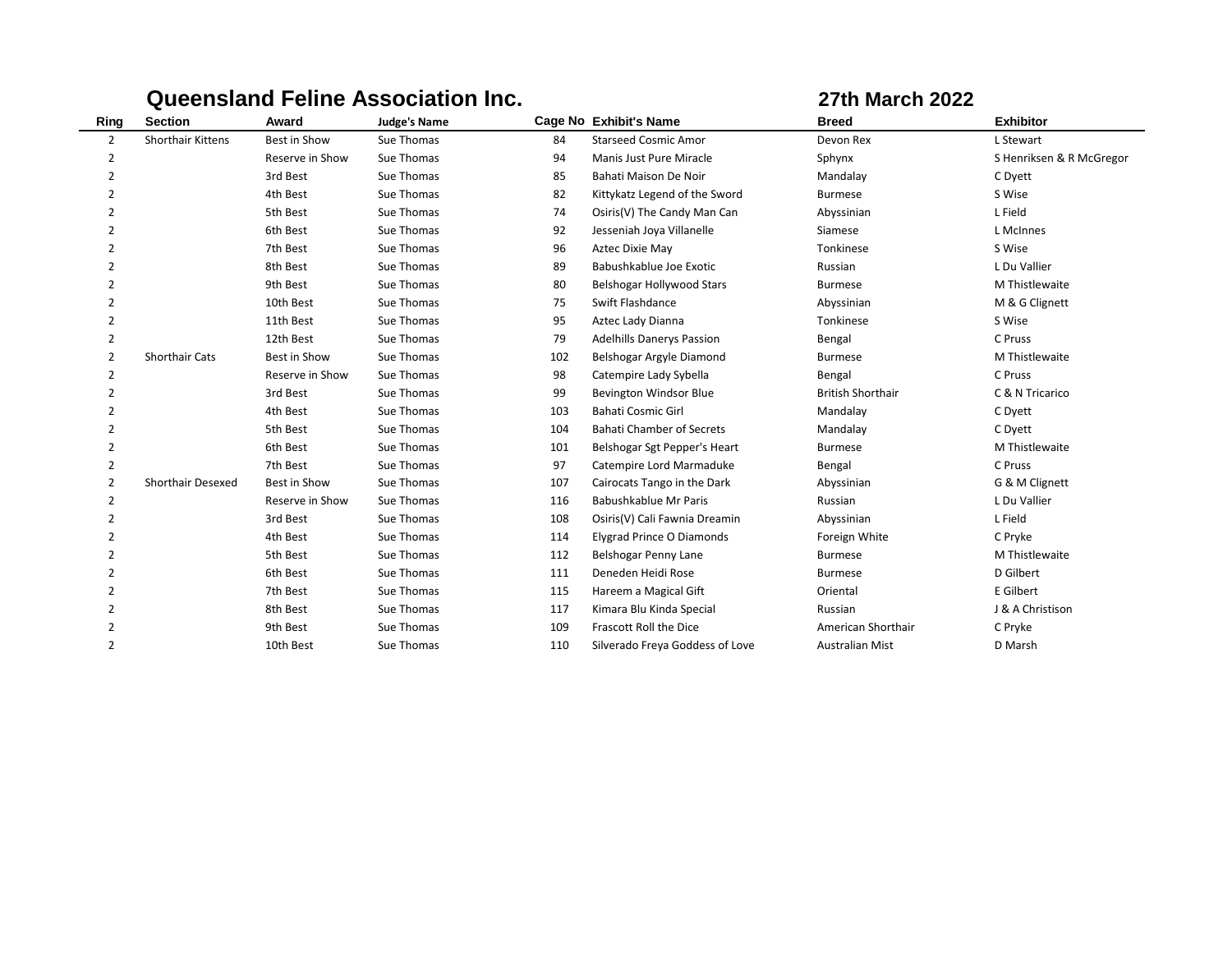| Ring | <b>Section</b>           | Award           | <b>Judge's Name</b> | <b>Cage No</b> |                                  | <b>Breed</b>              | <b>Exhibitor</b>         |
|------|--------------------------|-----------------|---------------------|----------------|----------------------------------|---------------------------|--------------------------|
| 3    | Shorthair Kittens        | Best in Show    | Erin Brown          | 84             | <b>Starseed Cosmic Amor</b>      | Devon Rex                 | L Stewart                |
| 3    |                          | Reserve in Show | Erin Brown          | 91             | Jesseniah Oscarh Valorentti      | Siamese                   | L McInnes                |
| 3    |                          | 3rd Best        | Erin Brown          | 80             | Belshogar Hollywood Stars        | <b>Burmese</b>            | M Thistlewaite           |
| 3    |                          | 4th Best        | Erin Brown          | 85             | Bahati Maison De Noir            | Mandalay                  | C Dyett                  |
| 3    |                          | 5th Best        | Erin Brown          | 75             | Swift Flashdance                 | Abyssinian                | M & G Clignett           |
| 3    |                          | 6th Best        | Erin Brown          | 89             | Babushkablue Joe Exotic          | Russian                   | L Du Vallier             |
| 3    |                          | 7th Best        | Erin Brown          | 96             | Aztec Dixie May                  | Tonkinese                 | S Wise                   |
| 3    |                          | 8th Best        | Erin Brown          | 94             | Manis Just Pure Miracle          | Sphynx                    | S Henriksen & R McGregor |
| 3    |                          | 9th Best        | Erin Brown          | 83             | Aztec Mini Meesi                 | <b>Burmese</b>            | S Wise                   |
| 3    |                          | 10th Best       | Erin Brown          | 92             | Jesseniah Joya Villanelle        | Siamese                   | L McInnes                |
| 3    | <b>Shorthair Cats</b>    | Best in Show    | Erin Brown          | 99             | <b>Bevington Windsor Blue</b>    | <b>British Shorthair</b>  | C & N Tricarico          |
| 3    |                          | Reserve in Show | Erin Brown          | 103            | <b>Bahati Cosmic Girl</b>        | Mandalay                  | C Dyett                  |
| 3    |                          | 3rd Best        | Erin Brown          | 102            | Belshogar Argyle Diamond         | <b>Burmese</b>            | M Thistlewaite           |
| 3    |                          | 4th Best        | Erin Brown          | 97             | Catempire Lord Marmaduke         | Bengal                    | C Pruss                  |
| 3    |                          | 5th Best        | Erin Brown          | 98             | Catempire Lady Sybella           | Bengal                    | C Pruss                  |
| 3    |                          | 6th Best        | Erin Brown          | 101            | Belshogar Sgt Pepper's Heart     | <b>Burmese</b>            | M Thistlewaite           |
| 3    |                          | 7th Best        | Erin Brown          | 104            | <b>Bahati Chamber of Secrets</b> | Mandalay                  | C Dyett                  |
| 3    | <b>Shorthair Desexed</b> | Best in Show    | Erin Brown          | 111            | Deneden Heidi Rose               | <b>Burmese</b>            | D Gilbert                |
| 3    |                          | Reserve in Show | Erin Brown          | 117            | Kimara Blu Kinda Special         | Russian                   | J & A Christison         |
| 3    |                          | 3rd Best        | Erin Brown          | 108            | Osiris(V) Cali Fawnia Dreamin    | Abyssinian                | L Field                  |
| 3    |                          | 4th Best        | Erin Brown          | 114            | Elygrad Prince O Diamonds        | Foreign White             | C Pryke                  |
| 3    |                          | 5th Best        | Erin Brown          | 107            | Cairocats Tango in the Dark      | Abyssinian                | G & M Clignett           |
| 3    |                          | 6th Best        | Erin Brown          | 109            | Frascott Roll the Dice           | American Shorthair        | C Pryke                  |
| 3    |                          | 7th Best        | Erin Brown          | 110            | Silverado Freya Goddess of Love  | <b>Australian Mist</b>    | D Marsh                  |
| 3    |                          | 8th Best        | Erin Brown          | 116            | Babushkablue Mr Paris            | Russian                   | L Du Vallier             |
| 3    |                          | 9th Best        | Erin Brown          | 112            | Belshogar Penny Lane             | <b>Burmese</b>            | M Thistlewaite           |
| 3    |                          | 10th Best       | Erin Brown          | 113            | Bahati Imperial Jade             | <b>Burmilla Shorthair</b> | D Marsh                  |
|      |                          |                 |                     |                |                                  |                           |                          |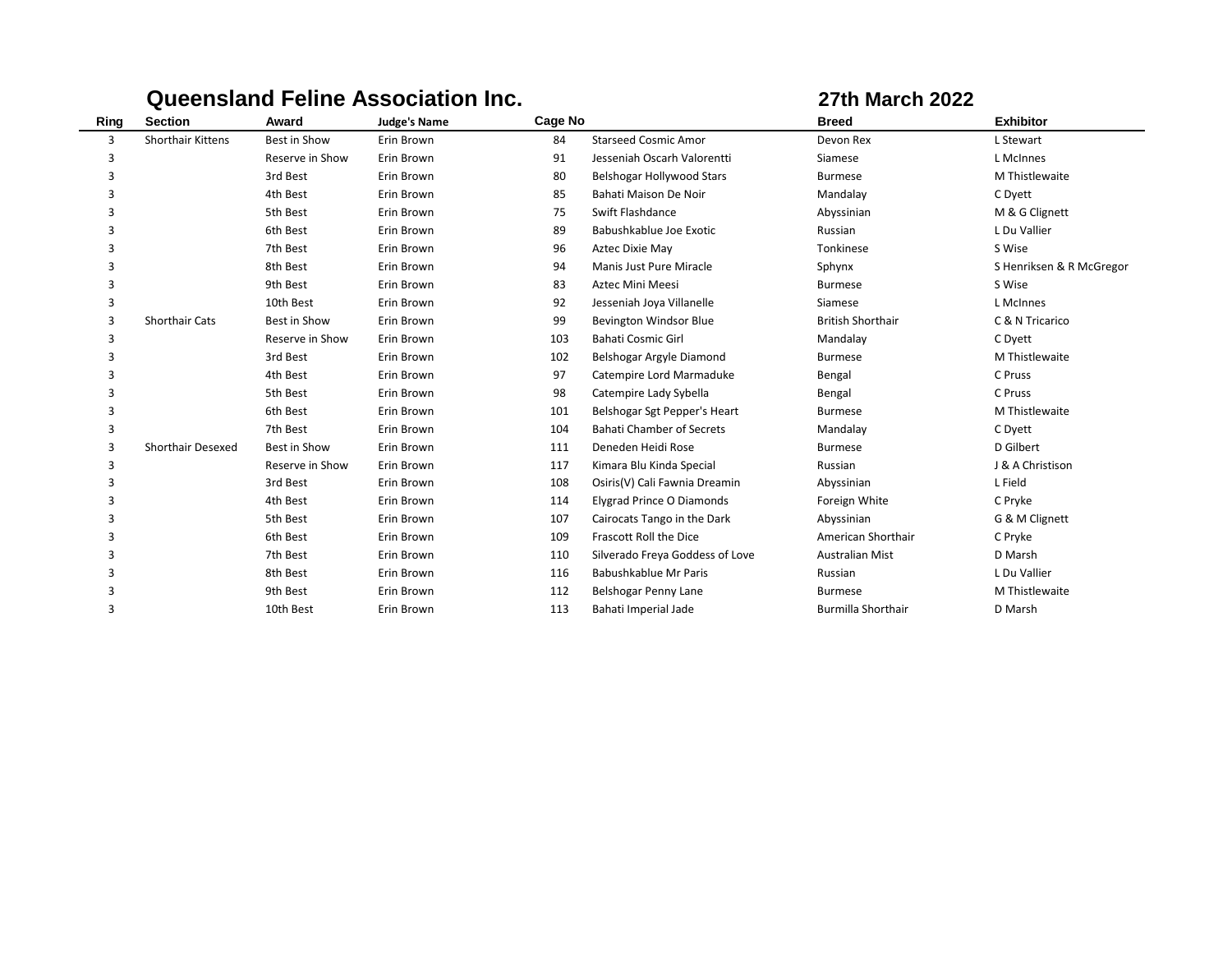| Ring | <b>Section</b>           | Award           | <b>Judge's Name</b>  | Cage No |                                  | <b>Breed</b>              | <b>Exhibitor</b>         |
|------|--------------------------|-----------------|----------------------|---------|----------------------------------|---------------------------|--------------------------|
| 4    | <b>Shorthair Kittens</b> | Best in Show    | <b>Marion Cooper</b> | 94      | Manis Just Pure Miracle          | Sphynx                    | S Henriksen & R McGregor |
| 4    |                          | Reserve in Show | <b>Marion Cooper</b> | 92      | Jesseniah Joya Villanelle        | Siamese                   | L McInnes                |
| 4    |                          | 3rd Best        | <b>Marion Cooper</b> | 89      | Babushkablue Joe Exotic          | Russian                   | L Du Vallier             |
|      |                          | 4th Best        | <b>Marion Cooper</b> | 85      | Bahati Maison De Noir            | Mandalay                  | C Dyett                  |
|      |                          | 5th Best        | <b>Marion Cooper</b> | 79      | <b>Adelhills Danerys Passion</b> | Bengal                    | C Pruss                  |
| 4    |                          | 6th Best        | <b>Marion Cooper</b> | 74      | Osiris(V) The Candy Man Can      | Abyssinian                | L Field                  |
|      |                          | 7th Best        | <b>Marion Cooper</b> | 84      | <b>Starseed Cosmic Amor</b>      | Devon Rex                 | L Stewart                |
|      |                          | 8th Best        | <b>Marion Cooper</b> | 93      | Kelskats Princess Nala           | Sphynx                    | T Yeoh                   |
| 4    |                          | 9th Best        | <b>Marion Cooper</b> | 76      | Shayba Quinn of Connaught        | Abyssinian                | J Caunce                 |
| Δ    |                          | 10th Best       | <b>Marion Cooper</b> | 80      | Belshogar Hollywood Stars        | <b>Burmese</b>            | M Thistlewaite           |
| 4    | <b>Shorthair Cats</b>    | Best in Show    | <b>Marion Cooper</b> | 97      | Catempire Lord Marmaduke         | Bengal                    | C Pruss                  |
| 4    |                          | Reserve in Show | <b>Marion Cooper</b> | 103     | <b>Bahati Cosmic Girl</b>        | Mandalay                  | C Dyett                  |
|      |                          | 3rd Best        | <b>Marion Cooper</b> | 98      | Catempire Lady Sybella           | Bengal                    | C Pruss                  |
|      |                          | 4th Best        | <b>Marion Cooper</b> | 102     | Belshogar Argyle Diamond         | <b>Burmese</b>            | M Thistlewaite           |
| 4    |                          | 5th Best        | <b>Marion Cooper</b> | 104     | <b>Bahati Chamber of Secrets</b> | Mandalay                  | C Dyett                  |
|      |                          | 6th Best        | <b>Marion Cooper</b> | 101     | Belshogar Sgt Pepper's Heart     | <b>Burmese</b>            | M Thistlewaite           |
|      |                          | 7th Best        | <b>Marion Cooper</b> | 99      | <b>Bevington Windsor Blue</b>    | <b>British Shorthair</b>  | C & N Tricarico          |
| 4    | <b>Shorthair Desexed</b> | Best in Show    | <b>Marion Cooper</b> | 112     | Belshogar Penny Lane             | <b>Burmese</b>            | M Thistlewaite           |
|      |                          | Reserve in Show | <b>Marion Cooper</b> | 116     | Babushkablue Mr Paris            | Russian                   | L Du Vallier             |
|      |                          | 3rd Best        | <b>Marion Cooper</b> | 117     | Kimara Blu Kinda Special         | Russian                   | J & A Christison         |
|      |                          | 4th Best        | <b>Marion Cooper</b> | 107     | Cairocats Tango in the Dark      | Abyssinian                | G & M Clignett           |
|      |                          | 5th Best        | <b>Marion Cooper</b> | 108     | Osiris(V) Cali Fawnia Dreamin    | Abyssinian                | L Field                  |
|      |                          | 6th Best        | <b>Marion Cooper</b> | 109     | Frascott Roll the Dice           | American Shorthair        | C Pryke                  |
| 4    |                          | 7th Best        | <b>Marion Cooper</b> | 111     | Deneden Heidi Rose               | <b>Burmese</b>            | D Gilbert                |
|      |                          | 8th Best        | <b>Marion Cooper</b> | 110     | Silverado Freya Goddess of Love  | <b>Australian Mist</b>    | D Marsh                  |
|      |                          | 9th Best        | <b>Marion Cooper</b> | 114     | Elygrad Prince O Diamonds        | Foreign White             | C Pryke                  |
| 4    |                          | 10th Best       | <b>Marion Cooper</b> | 113     | Bahati Imperial Jade             | <b>Burmilla Shorthair</b> | D Marsh                  |
|      |                          |                 |                      |         |                                  |                           |                          |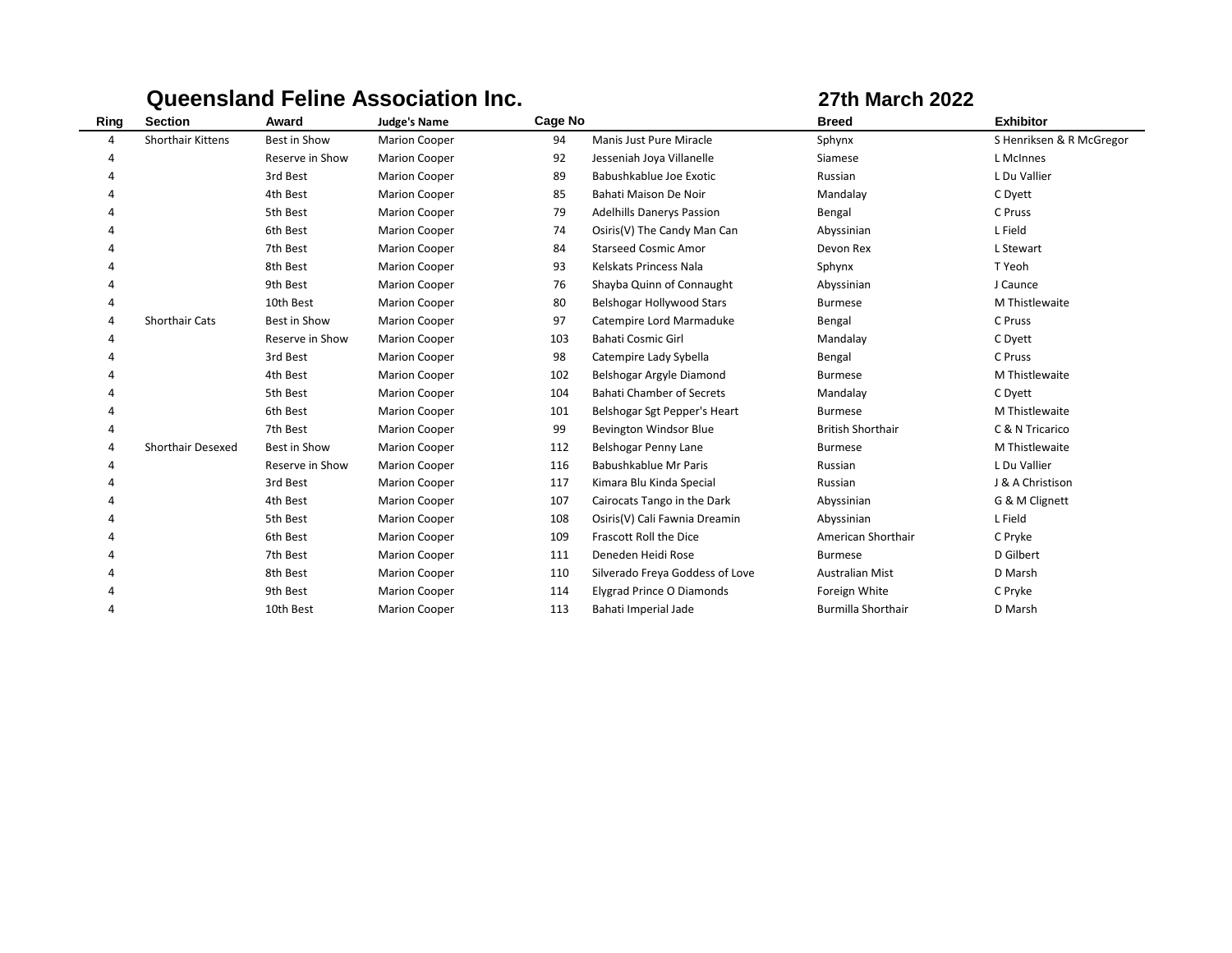|                | wuccupuun l<br><b>GILLE WOODLATION INTO</b> |                 |                     |                | UL MAIVIL EVEL            |              |                  |  |
|----------------|---------------------------------------------|-----------------|---------------------|----------------|---------------------------|--------------|------------------|--|
| Ring           | <b>Section</b>                              | Award           | <b>Judge's Name</b> |                | <b>Exhibit's Name</b>     | <b>Breed</b> | <b>Exhibitor</b> |  |
| $\mathbf{1}$   | Companions                                  | Best in Show    | <b>Troy Willems</b> | $\mathbf{1}$   | Mirabella                 | Companion    | L Du Vallier     |  |
| $\mathbf 1$    |                                             | Reserve in Show | <b>Troy Willems</b> | 6              | <b>Bradley</b>            | Companion    | J Yardley        |  |
| $1\,$          |                                             | 3rd Best        | <b>Troy Willems</b> | 8              | Cleopatra                 | Companion    | L Du Vallier     |  |
| $1\,$          |                                             | 4th Best        | <b>Troy Willems</b> | 11             | Mr Frosty                 | Companion    | L Du Vallier     |  |
| $1\,$          |                                             | 5th Best        | <b>Troy Willems</b> | $\overline{2}$ | Mr Evel Knievel           | Companion    | L Du Vallier     |  |
| $\mathbf{1}$   |                                             | 6th Best        | <b>Troy Willems</b> | 10             | Hippity Hop Dew Drop      | Companion    | E Britton        |  |
| $\mathbf{1}$   |                                             | 7th Best        | <b>Troy Willems</b> | 5              | Master Abominable Smowman | Companion    | L Du Vallier     |  |
| $\mathbf{1}$   |                                             | 8th Best        | <b>Troy Willems</b> | $\overline{7}$ | Miracle Lazarus           | Companion    | L Du Vallier     |  |
| $\mathbf{1}$   |                                             | 9th Best        | <b>Troy Willems</b> | 9              | Pickles                   | Companion    | S Martini        |  |
|                |                                             |                 |                     |                |                           |              |                  |  |
| $\overline{2}$ | Companions                                  | Best in Show    | Sue Thomas          | 6              | <b>Bradley</b>            | Companion    | J Yardley        |  |
| $\overline{2}$ |                                             | Reserve in Show | Sue Thomas          | $\overline{2}$ | Mr Evel Knievel           | Companion    | L Du Vallier     |  |
| $\overline{2}$ |                                             | 3rd Best        | Sue Thomas          | 5              | Master Abominable Smowman | Companion    | L Du Vallier     |  |
| $\overline{2}$ |                                             | 4th Best        | Sue Thomas          | $\mathbf{1}$   | Mirabella                 | Companion    | L Du Vallier     |  |
| $\overline{2}$ |                                             | 5th Best        | Sue Thomas          | 9              | Pickles                   | Companion    | S Martini        |  |
| $\overline{2}$ |                                             | 6th Best        | Sue Thomas          | $\overline{7}$ | Miracle Lazarus           | Companion    | L Du Vallier     |  |
| $\overline{2}$ |                                             | 7th Best        | Sue Thomas          | 10             | Hippity Hop Dew Drop      | Companion    | E Britton        |  |
| $\overline{2}$ |                                             | 8th Best        | Sue Thomas          | 11             | Mr Frosty                 | Companion    | L Du Vallier     |  |
| $\overline{2}$ |                                             | 9th Best        | Sue Thomas          | 8              | Cleopatra                 | Companion    | L Du Vallier     |  |
|                |                                             |                 |                     |                |                           |              |                  |  |
| 3              | Companions                                  | Best in Show    | Erin Brown          | $\mathbf{1}$   | Mirabella                 | Companion    | L Du Vallier     |  |
| 3              |                                             | Reserve in Show | Erin Brown          | $\overline{7}$ | Miracle Lazarus           | Companion    | L Du Vallier     |  |
| 3              |                                             | 3rd Best        | Erin Brown          | 6              | <b>Bradley</b>            | Companion    | J Yardley        |  |
| 3              |                                             | 4th Best        | Erin Brown          | $\overline{2}$ | Mr Evel Knievel           | Companion    | L Du Vallier     |  |
| 3              |                                             | 5th Best        | Erin Brown          | 8              | Cleopatra                 | Companion    | L Du Vallier     |  |
| 3              |                                             | 6th Best        | Erin Brown          | 11             | Mr Frosty                 | Companion    | L Du Vallier     |  |
| 3              |                                             | 7th Best        | Erin Brown          | 10             | Hippity Hop Dew Drop      | Companion    | E Britton        |  |
| 3              |                                             | 8th Best        | Erin Brown          | 9              | Pickles                   | Companion    | S Martini        |  |
|                |                                             |                 |                     |                |                           |              |                  |  |
| 4              | Companions                                  | Best in Show    | Leanne Adams        | 8              | Cleopatra                 | Companion    | L Du Vallier     |  |
| $\overline{4}$ |                                             | Reserve in Show | Leanne Adams        | 6              | <b>Bradley</b>            | Companion    | J Yardley        |  |
| $\overline{4}$ |                                             | 3rd Best        | Leanne Adams        | $\overline{7}$ | Miracle Lazarus           | Companion    | L Du Vallier     |  |
| $\Delta$       |                                             | 4th Best        | Leanne Adams        | 10             | Hippity Hop Dew Drop      | Companion    | E Britton        |  |
|                |                                             | 5th Best        | Leanne Adams        | 9              | Pickles                   | Companion    | S Martini        |  |
|                |                                             | 6th Best        | Leanne Adams        | 11             | Mr Frosty                 | Companion    | L Du Vallier     |  |
|                |                                             | 7th Best        | Leanne Adams        | $\mathbf{1}$   | Mirabella                 | Companion    | L Du Vallier     |  |
|                |                                             | 8th Best        | Leanne Adams        | $\overline{2}$ | Mr Evel Knievel           | Companion    | L Du Vallier     |  |
| $\overline{a}$ |                                             | 9th Best        | Leanne Adams        | 5              | Master Abominable Smowman | Companion    | L Du Vallier     |  |